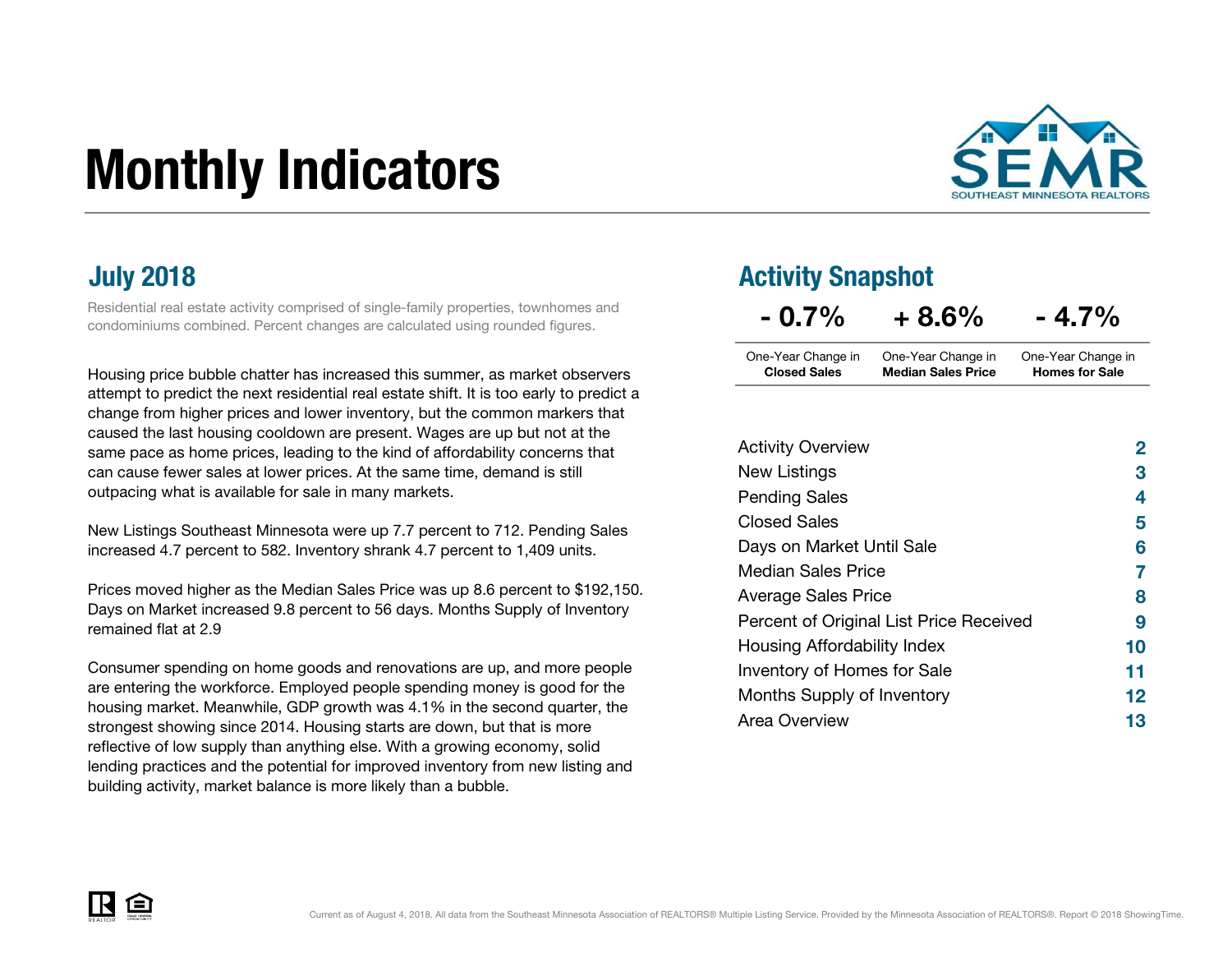### Activity Overview

Key metrics by report month and for year-to-date (YTD) starting from the first of the year.



| <b>Key Metrics</b>           | <b>Historical Sparkbars</b>              | 7-2017    | 7-2018    | <b>Percent Change</b> |           | <b>YTD 2017 YTD 2018</b> | Percent Change |
|------------------------------|------------------------------------------|-----------|-----------|-----------------------|-----------|--------------------------|----------------|
| <b>New Listings</b>          | 7-2015<br>7-2018<br>7-2016               | 661       | 712       | $+7.7%$               | 4,514     | 4,366                    | $-3.3%$        |
| <b>Pending Sales</b>         | $7 - 2015$<br>7-2016<br>7-2017<br>7-2018 | 556       | 582       | $+4.7%$               | 3,844     | 3,668                    | $-4.6%$        |
| <b>Closed Sales</b>          | 7-2015<br>7-2017<br>7-2016<br>7-2018     | 592       | 588       | $-0.7%$               | 3,499     | 3,313                    | $-5.3%$        |
| <b>Days on Market</b>        | 7-2015<br>7-2016<br>7-2017<br>7-2018     | 51        | 56        | $+9.8%$               | 67        | 63                       | $-6.0%$        |
| <b>Median Sales Price</b>    | 7-2015<br>7-2016<br>7-2017<br>7-2018     | \$176,950 | \$192,150 | $+8.6%$               | \$175,000 | \$191,868                | $+9.6%$        |
| <b>Avg. Sales Price</b>      | $7 - 2015$<br>7-2016<br>7-2017<br>7-2018 | \$204,122 | \$224,885 | $+10.2%$              | \$204,218 | \$217,782                | $+6.6%$        |
| Pct. of Orig. Price Received | 7-2015<br>7-2016<br>7-2017<br>7-2018     | 97.5%     | 97.4%     | $-0.1%$               | 97.2%     | 97.3%                    | $+0.1%$        |
| <b>Affordability Index</b>   | $7 - 2015$<br>7-2016<br>7-2017<br>7-2018 | 223       | 194       | $-13.0%$              | 226       | 194                      | $-14.2%$       |
| <b>Homes for Sale</b>        | 7-2015<br>7-2017<br>7-2016<br>7-2018     | 1,478     | 1,409     | $-4.7%$               |           |                          |                |
| <b>Months Supply</b>         | 7-2015<br>7-2016<br>7-2017<br>7-2018     | 2.9       | 2.9       | 0.0%                  |           |                          |                |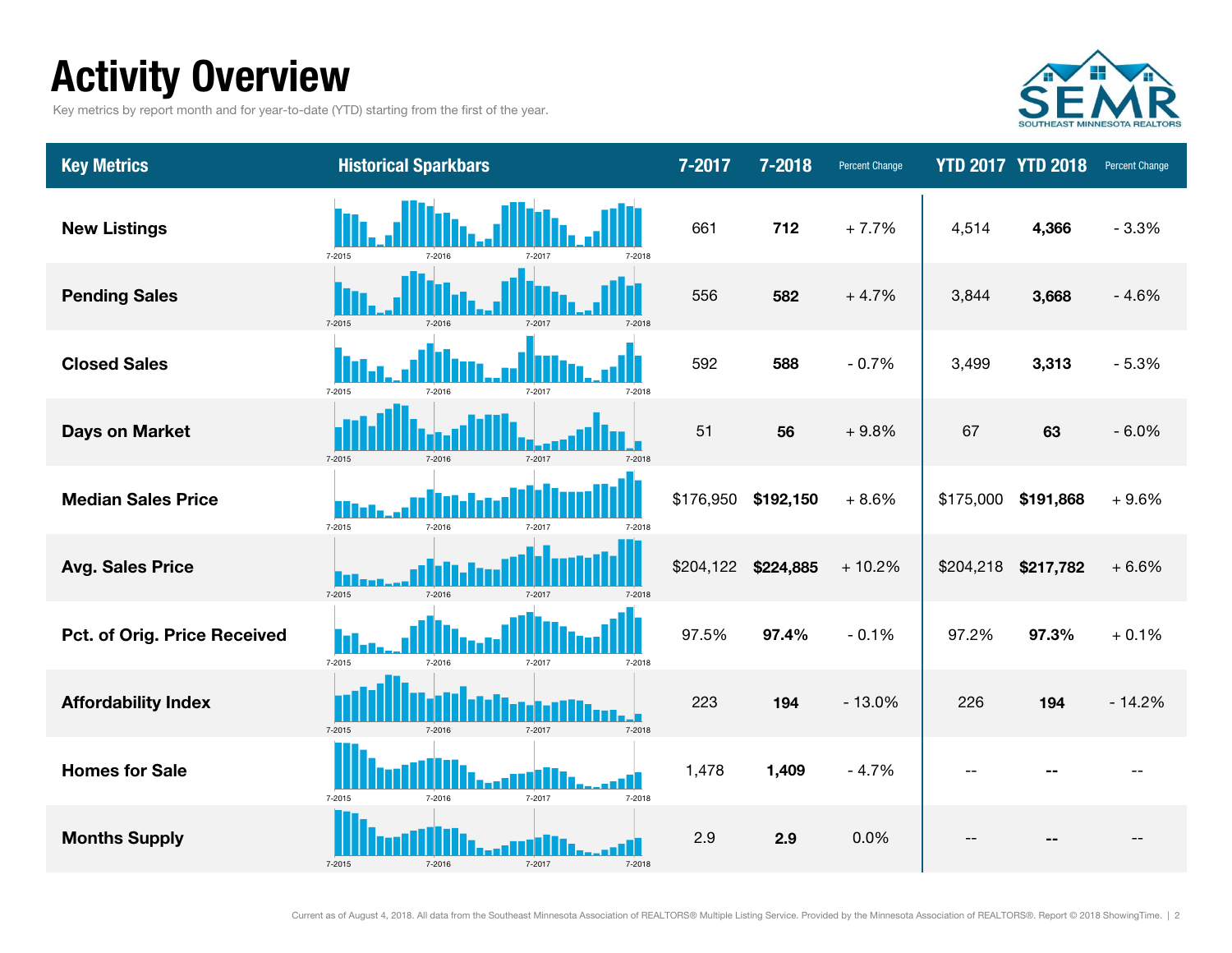### New Listings

A count of the properties that have been newly listed on the market in a given month.





| <b>New Listings</b> |     | <b>Prior Year</b> | <b>Percent Change</b> |
|---------------------|-----|-------------------|-----------------------|
| August 2017         | 696 | 652               | $+6.7%$               |
| September 2017      | 581 | 568               | $+2.3%$               |
| October 2017        | 488 | 471               | $+3.6\%$              |
| November 2017       | 352 | 372               | $-5.4%$               |
| December 2017       | 221 | 268               | $-17.5%$              |
| January 2018        | 332 | 303               | $+9.6%$               |
| February 2018       | 406 | 501               | $-19.0\%$             |
| March 2018          | 691 | 751               | $-8.0\%$              |
| April 2018          | 710 | 792               | $-10.4%$              |
| May 2018            | 778 | 795               | $-2.1%$               |
| June 2018           | 737 | 711               | $+3.7%$               |
| <b>July 2018</b>    | 712 | 661               | $+7.7%$               |
| 12-Month Avg        | 559 | 570               | $-1.9%$               |

#### Historical New Listings by Month

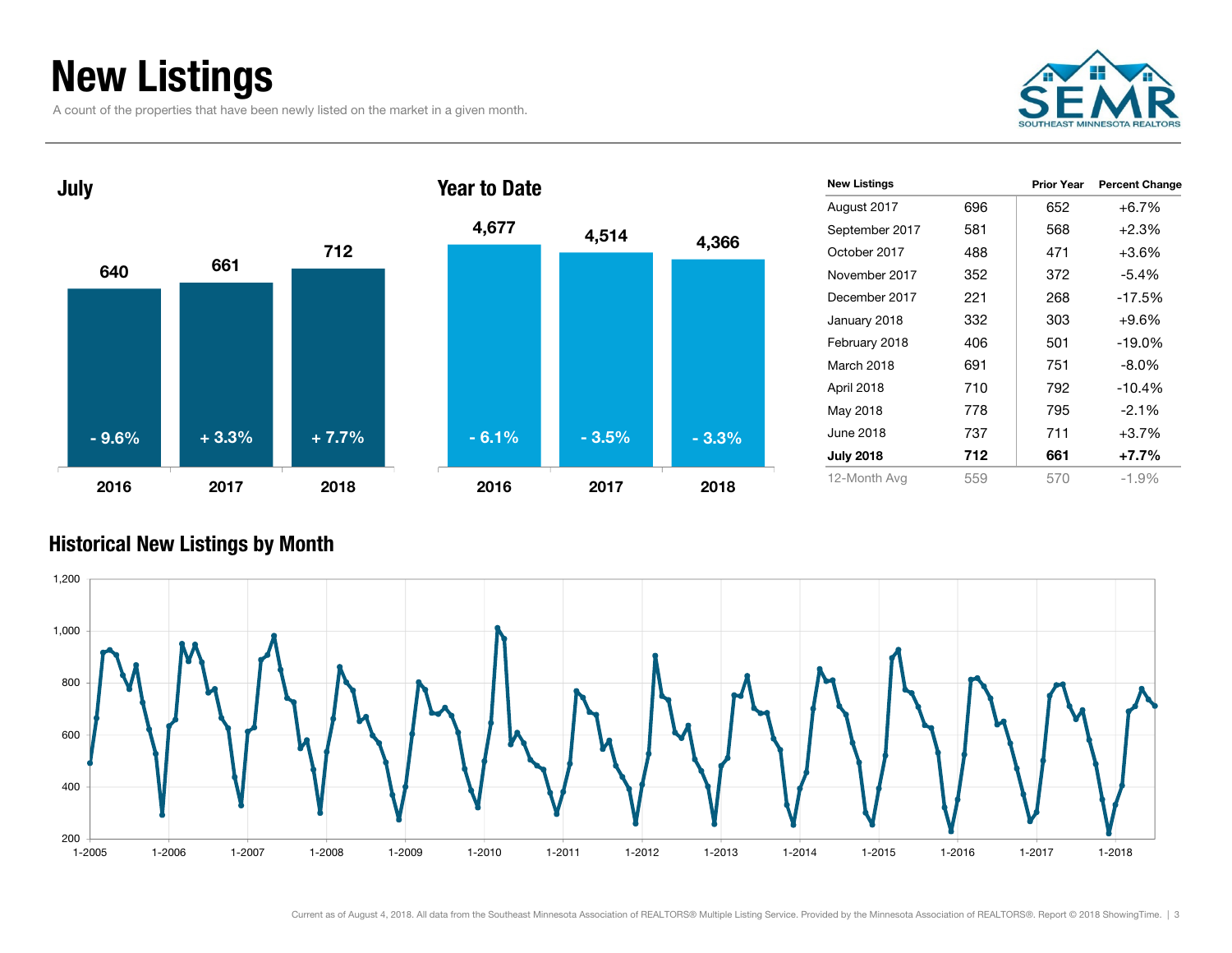### Pending Sales

A count of the properties on which offers have been accepted in a given month.





| <b>Pending Sales</b> |     | Prior Year | <b>Percent Change</b> |
|----------------------|-----|------------|-----------------------|
| August 2017          | 552 | 588        | $-6.1%$               |
| September 2017       | 499 | 470        | $+6.2%$               |
| October 2017         | 468 | 498        | $-6.0\%$              |
| November 2017        | 399 | 411        | -2.9%                 |
| December 2017        | 296 | 328        | $-9.8\%$              |
| January 2018         | 314 | 314        | $0.0\%$               |
| February 2018        | 395 | 402        | $-1.7%$               |
| March 2018           | 561 | 599        | $-6.3\%$              |
| April 2018           | 609 | 637        | $-4.4\%$              |
| May 2018             | 647 | 730        | $-11.4%$              |
| June 2018            | 560 | 606        | $-7.6\%$              |
| <b>July 2018</b>     | 582 | 556        | $+4.7%$               |
| 12-Month Avg         | 490 | 512        | $-4.3\%$              |

#### Historical Pending Sales by Month

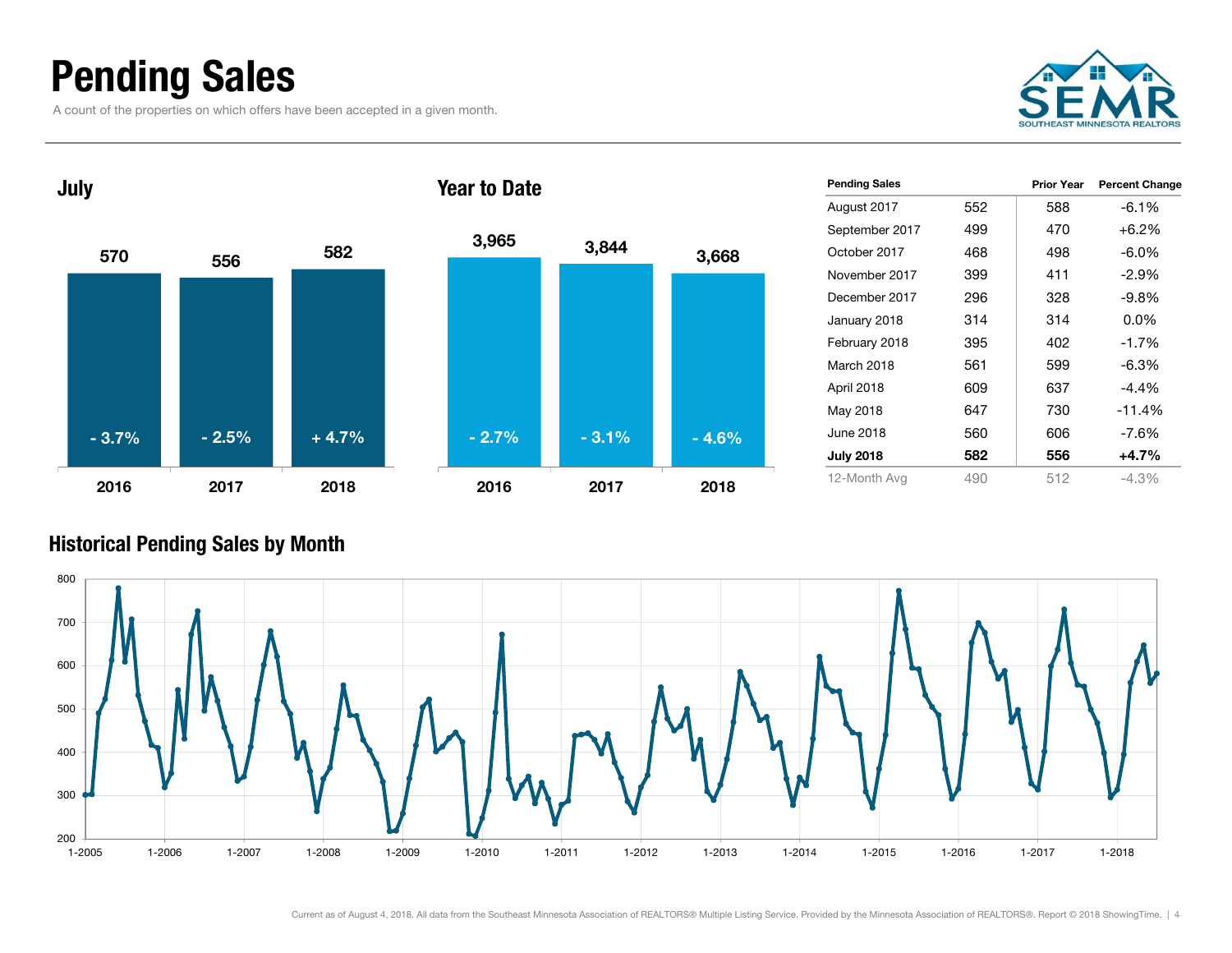### Closed Sales

A count of the actual sales that closed in a given month.





| <b>Closed Sales</b> |     | Prior Year | <b>Percent Change</b> |
|---------------------|-----|------------|-----------------------|
| August 2017         | 587 | 674        | $-12.9%$              |
| September 2017      | 590 | 547        | $+7.9%$               |
| October 2017        | 523 | 509        | $+2.8%$               |
| November 2017       | 475 | 508        | $-6.5\%$              |
| December 2017       | 445 | 479        | $-7.1\%$              |
| January 2018        | 282 | 290        | $-2.8\%$              |
| February 2018       | 251 | 280        | $-10.4%$              |
| March 2018          | 395 | 425        | $-7.1\%$              |
| April 2018          | 436 | 415        | $+5.1%$               |
| May 2018            | 595 | 637        | $-6.6\%$              |
| June 2018           | 766 | 860        | $-10.9%$              |
| <b>July 2018</b>    | 588 | 592        | $-0.7%$               |
| 12-Month Avg        | 494 | 518        | $-4.6%$               |

#### Historical Closed Sales by Month

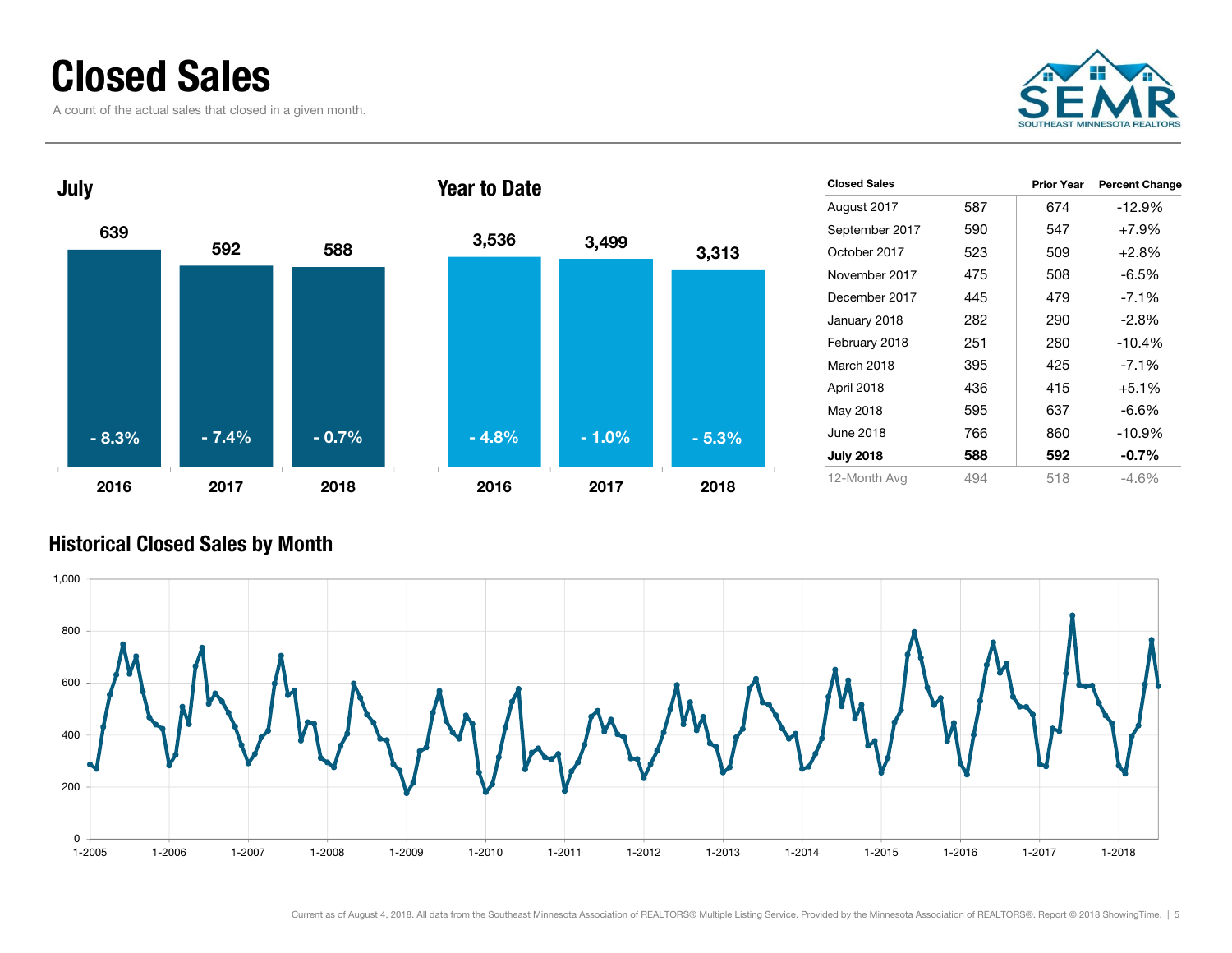### Days on Market Until Sale

Average number of days between when a property is listed and when an offer is accepted in a given month.





| Days on Market   |    | <b>Prior Year</b> | <b>Percent Change</b> |
|------------------|----|-------------------|-----------------------|
| August 2017      | 53 | 62                | $-14.5%$              |
| September 2017   | 55 | 69                | $-20.3%$              |
| October 2017     | 57 | 73                | $-21.9%$              |
| November 2017    | 61 | 84                | $-27.4%$              |
| December 2017    | 68 | 80                | $-15.0%$              |
| January 2018     | 71 | 84                | $-15.5%$              |
| February 2018    | 87 | 84                | $+3.6%$               |
| March 2018       | 73 | 85                | $-14.1%$              |
| April 2018       | 66 | 76                | -13.2%                |
| May 2018         | 66 | 60                | $+10.0\%$             |
| June 2018        | 48 | 57                | $-15.8%$              |
| <b>July 2018</b> | 56 | 51                | $+9.8%$               |
| 12-Month Avg     | 63 | 72                | $-12.5%$              |

#### Historical Days on Market Until Sale by Month

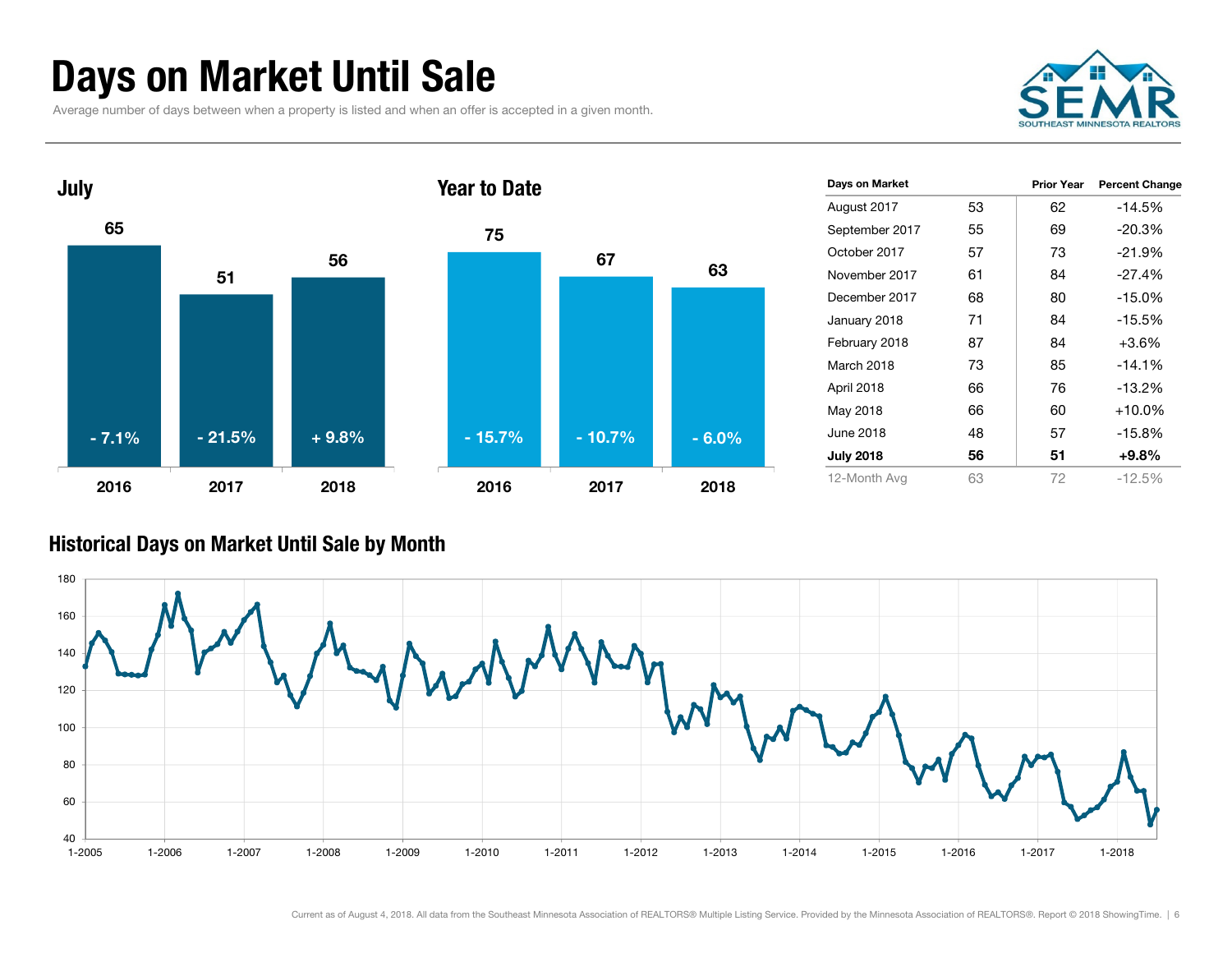### Median Sales Price

Point at which half of the sales sold for more and half sold for less, not accounting for seller concessions, in a given month.



July

#### Year to Date



| <b>Median Sales Price</b> |           | <b>Prior Year</b> | <b>Percent Change</b> |
|---------------------------|-----------|-------------------|-----------------------|
| August 2017               | \$186,890 | \$167,200         | $+11.8%$              |
| September 2017            | \$180,000 | \$169,000         | $+6.5%$               |
| October 2017              | \$174,000 | \$159,950         | $+8.8%$               |
| November 2017             | \$174,125 | \$172,000         | $+1.2%$               |
| December 2017             | \$174,000 | \$160,950         | $+8.1%$               |
| January 2018              | \$175,000 | \$164,900         | $+6.1\%$              |
| February 2018             | \$186,125 | \$160,575         | +15.9%                |
| March 2018                | \$186,500 | \$165,950         | $+12.4%$              |
| April 2018                | \$182,150 | \$180,500         | $+0.9\%$              |
| May 2018                  | \$195,000 | \$178,000         | $+9.6%$               |
| June 2018                 | \$206,000 | \$184,200         | $+11.8%$              |
| <b>July 2018</b>          | \$192,150 | \$176,950         | +8.6%                 |
| 12-Month Avg              | \$184.328 | \$170.015         | $+8.4%$               |

#### Historical Median Sales Price by Month

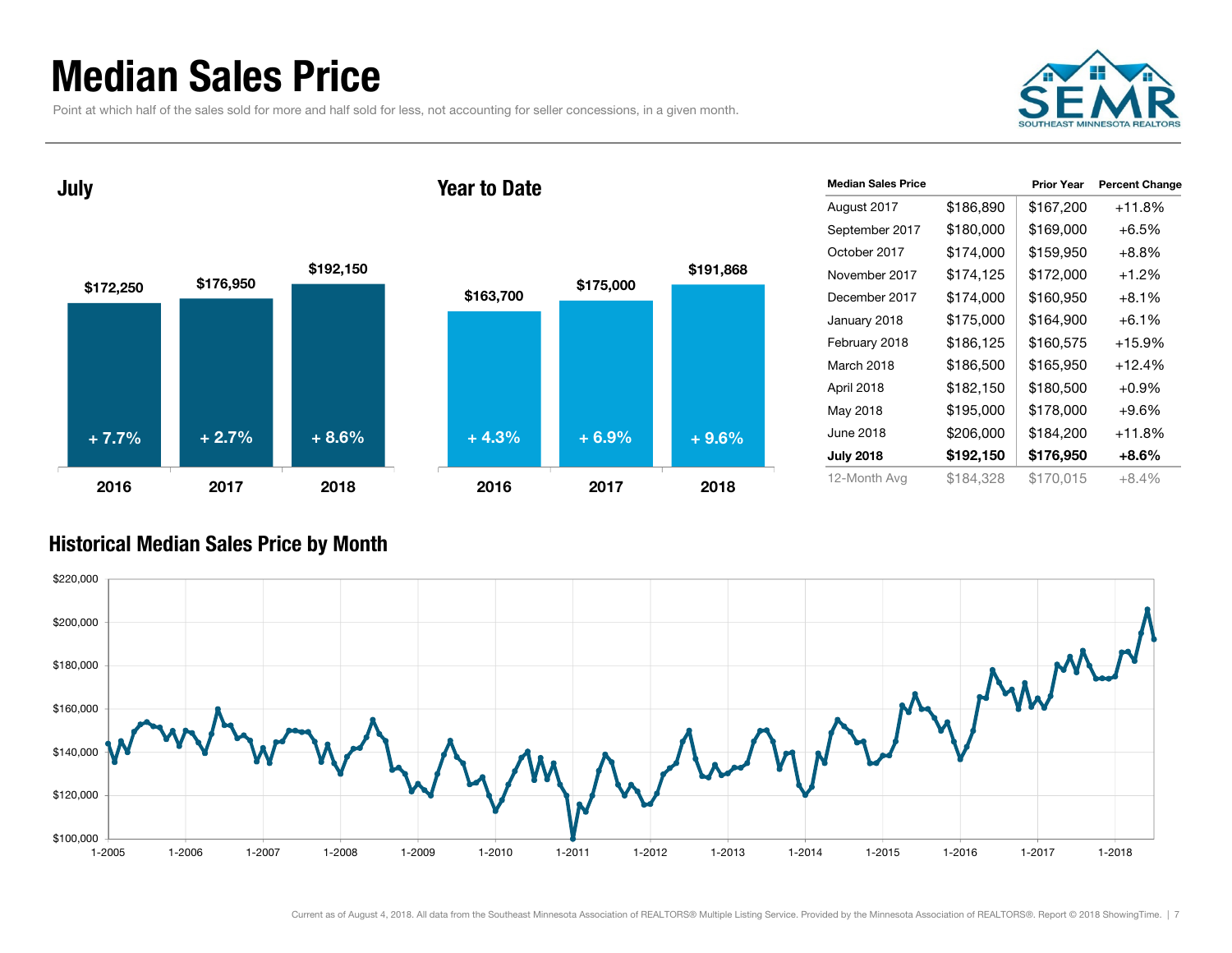### Average Sales Price

July

Average sales price for all closed sales, not accounting for seller concessions, in a given month.



 $$191,434$   $$204,122$ \$224,885 2016 2017 2018\$186,769 \$204,218 \$217,782 2016 2017 2018 $+ 4.1%$  $\%$  + 6.6% + 10.2% + 5.1% + 9.3% + 6.6%

Year to Date

| Avg. Sales Price |           | <b>Prior Year</b> | <b>Percent Change</b> |
|------------------|-----------|-------------------|-----------------------|
| August 2017      | \$218,550 | \$196,740         | $+11.1%$              |
| September 2017   | \$201,168 | \$192,569         | $+4.5%$               |
| October 2017     | \$201,218 | \$182,341         | $+10.4%$              |
| November 2017    | \$202,129 | \$195,851         | $+3.2%$               |
| December 2017    | \$204,667 | \$188,260         | $+8.7%$               |
| January 2018     | \$201,889 | \$186,558         | $+8.2\%$              |
| February 2018    | \$206,812 | \$186,053         | +11.2%                |
| March 2018       | \$210,059 | \$200,324         | $+4.9%$               |
| April 2018       | \$204,476 | \$203,577         | +0.4%                 |
| May 2018         | \$226,656 | \$206,503         | $+9.8\%$              |
| June 2018        | \$226,449 | \$216,688         | $+4.5%$               |
| <b>July 2018</b> | \$224,885 | \$204,122         | +10.2%                |
| 12-Month Avg     | \$210,746 | \$196,632         | $+7.2%$               |

#### Historical Average Sales Price by Month

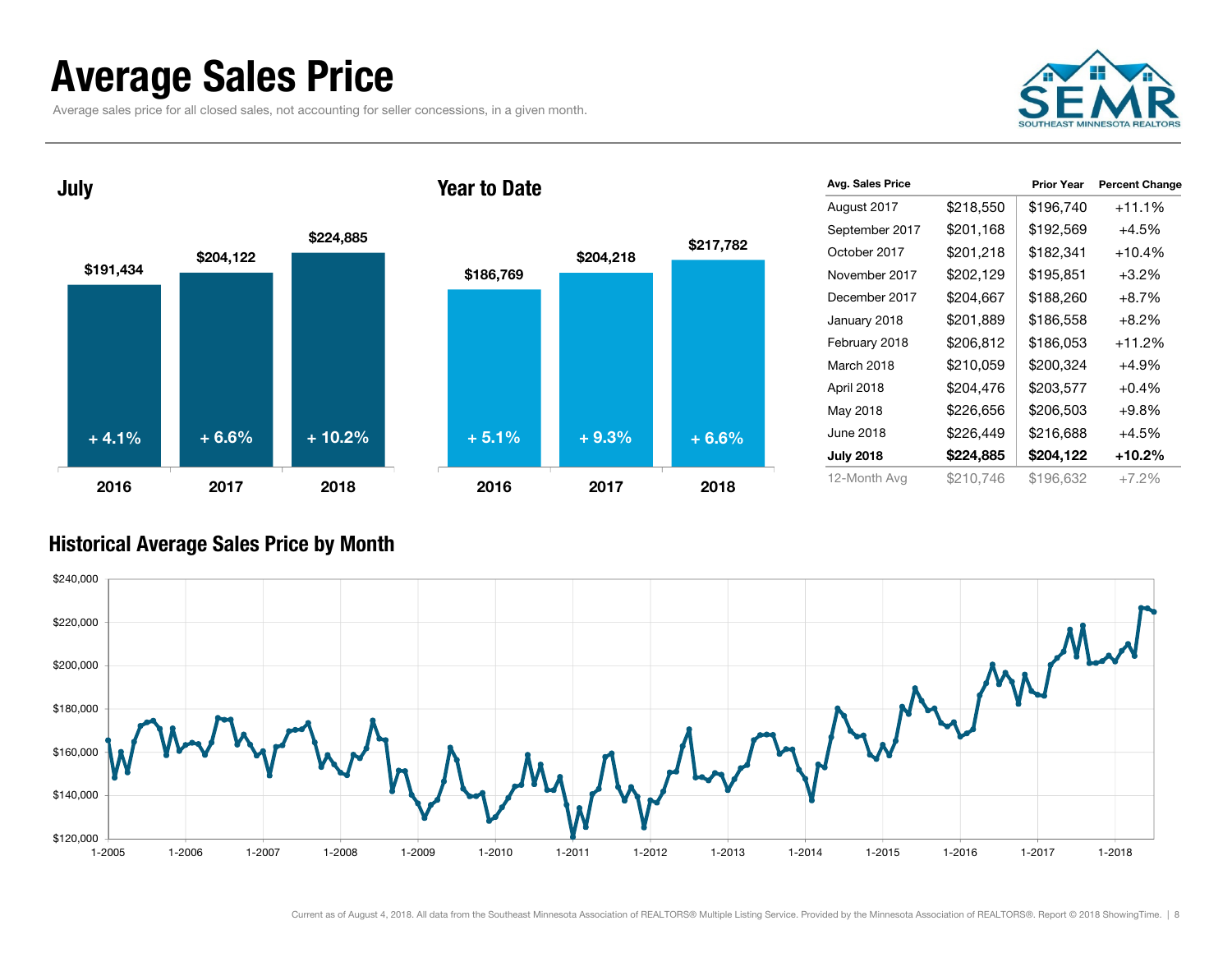### Percent of Original List Price Received

Percentage found when dividing a property's sales price by its original list price, then taking the average for all properties sold in a given month, not accounting for seller concessions.



97.1% 97.5% 97.4% 2016 2017 2018July 96.4% 97.2% 97.3% 2016 2017 2018Year to Date+ 1.0% $\%$  + 0.4% - 0.1% + 1.2% + 0.8% + 0.1%

| Pct. of Orig. Price Received |       | <b>Prior Year</b> | <b>Percent Change</b> |
|------------------------------|-------|-------------------|-----------------------|
| August 2017                  | 97.0% | 96.6%             | $+0.4%$               |
| September 2017               | 96.9% | 96.1%             | $+0.8%$               |
| October 2017                 | 96.4% | 95.1%             | $+1.4%$               |
| November 2017                | 95.8% | 94.7%             | $+1.2%$               |
| December 2017                | 95.3% | 94.5%             | $+0.8\%$              |
| January 2018                 | 95.1% | 95.1%             | $0.0\%$               |
| February 2018                | 95.2% | 94.9%             | $+0.3%$               |
| March 2018                   | 96.6% | 96.6%             | $0.0\%$               |
| April 2018                   | 97.3% | 97.5%             | $-0.2\%$              |
| May 2018                     | 98.0% | 97.7%             | $+0.3%$               |
| June 2018                    | 98.7% | 98.0%             | $+0.7%$               |
| <b>July 2018</b>             | 97.4% | 97.5%             | $-0.1%$               |
| 12-Month Avg                 | 96.6% | 96.2%             | $+0.4\%$              |

#### Historical Percent of Original List Price Received by Month

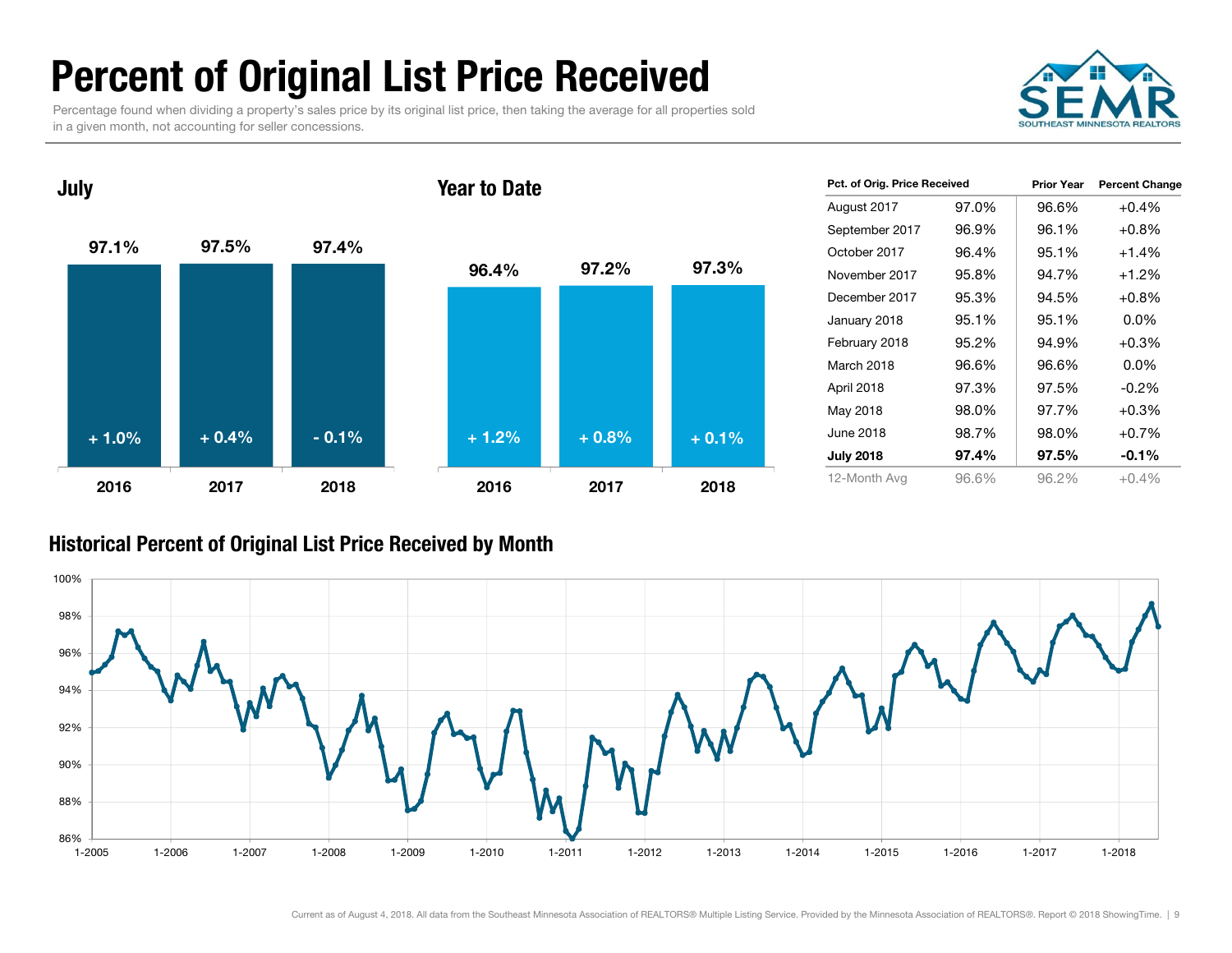## Housing Affordability Index

This index measures housing affordability for the region. For example, an index of 120 means the median household income is 120% of what is necessary to qualify for the median-priced home under prevailing interest rates. A higher number means greater affordability.





| <b>Affordability Index</b> |     | <b>Prior Year</b> | <b>Percent Change</b> |
|----------------------------|-----|-------------------|-----------------------|
| August 2017                | 213 | 244               | $-12.7%$              |
| September 2017             | 221 | 241               | $-8.3%$               |
| October 2017               | 225 | 258               | $-12.8%$              |
| November 2017              | 227 | 227               | $0.0\%$               |
| December 2017              | 225 | 235               | $-4.3%$               |
| January 2018               | 216 | 227               | -4.8%                 |
| February 2018              | 203 | 240               | $-15.4%$              |
| March 2018                 | 202 | 232               | $-12.9%$              |
| April 2018                 | 203 | 217               | -6.5%                 |
| May 2018                   | 190 | 222               | $-14.4%$              |
| June 2018                  | 181 | 214               | $-15.4%$              |
| <b>July 2018</b>           | 194 | 223               | $-13.0\%$             |
| 12-Month Avg               | 208 | 232               | $-10.3%$              |

#### Historical Housing Affordability Index by Mont h

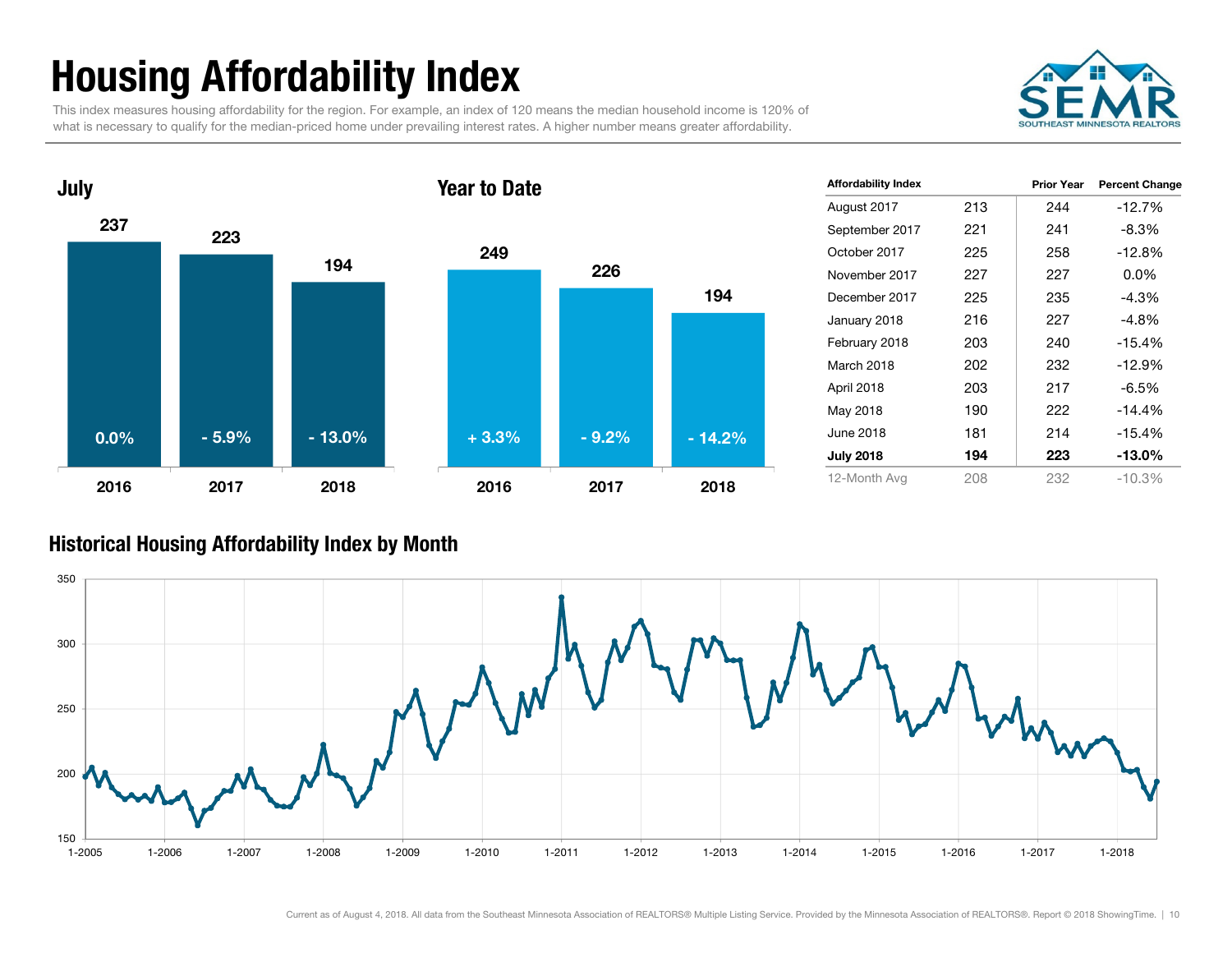### Inventory of Homes for Sale

The number of properties available for sale in active status at the end of a given month.





#### Historical Inventory of Homes for Sale by Month

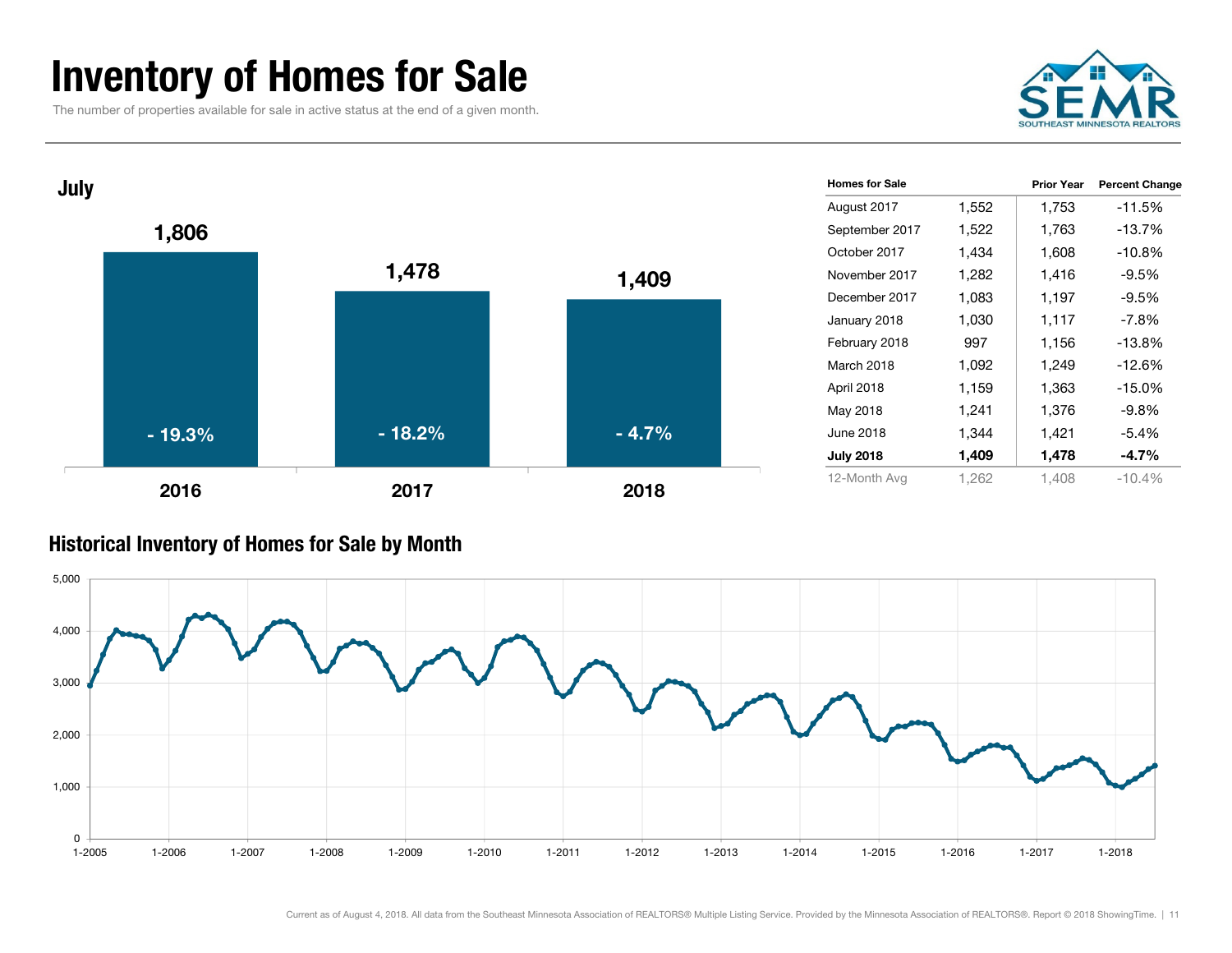### Months Supply of Inventory

The inventory of homes for sale at the end of a given month, divided by the average monthly pending sales from the last 12 months.





#### Historical Months Supply of Inventory by Month